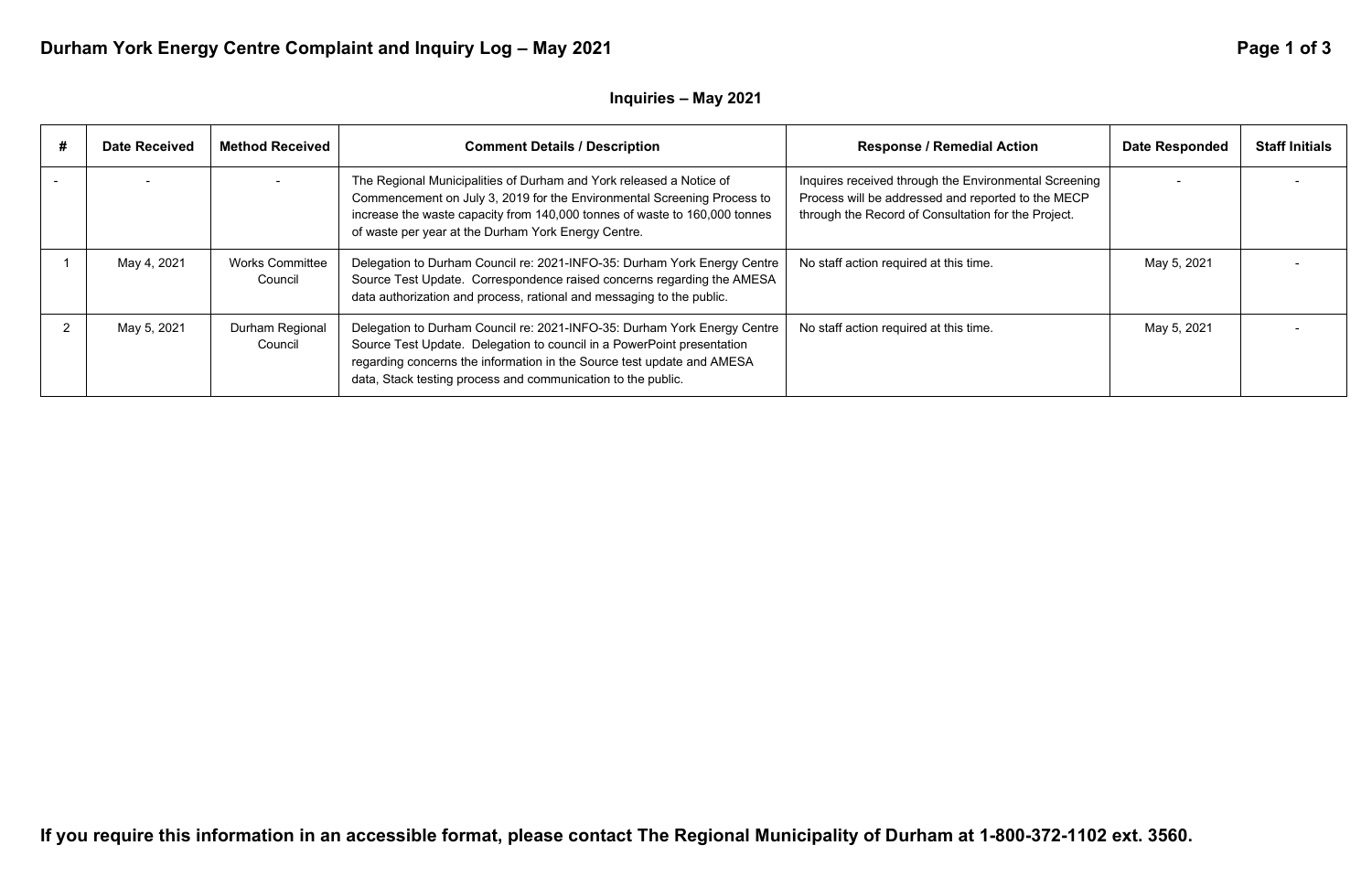# Durham York Energy Centre Complaint and Inquiry Log - May 2021 **Page 2 of 3** Page 2 of 3

## **Total Inquiries – May 2021**



| <b>Inquiry Type</b>                                                                | Total by I     |
|------------------------------------------------------------------------------------|----------------|
| Total Project Team Inquiries received this month by project web email / telephone: |                |
| Total Covanta Inquiries received this month:                                       | $\overline{0}$ |
| Total Durham Region Council / Committee Inquiries received this month:             | 0              |
| Total Durham Region Call Centre Inquiries received this month:                     | $\overline{0}$ |
| Total Inquiries received from York Region this month:                              | 0              |
| Total Inquiries received from previous months in 2021 to-date:                     | 9              |
| Total Inquiries received in 2021 to-date:                                          | 10             |